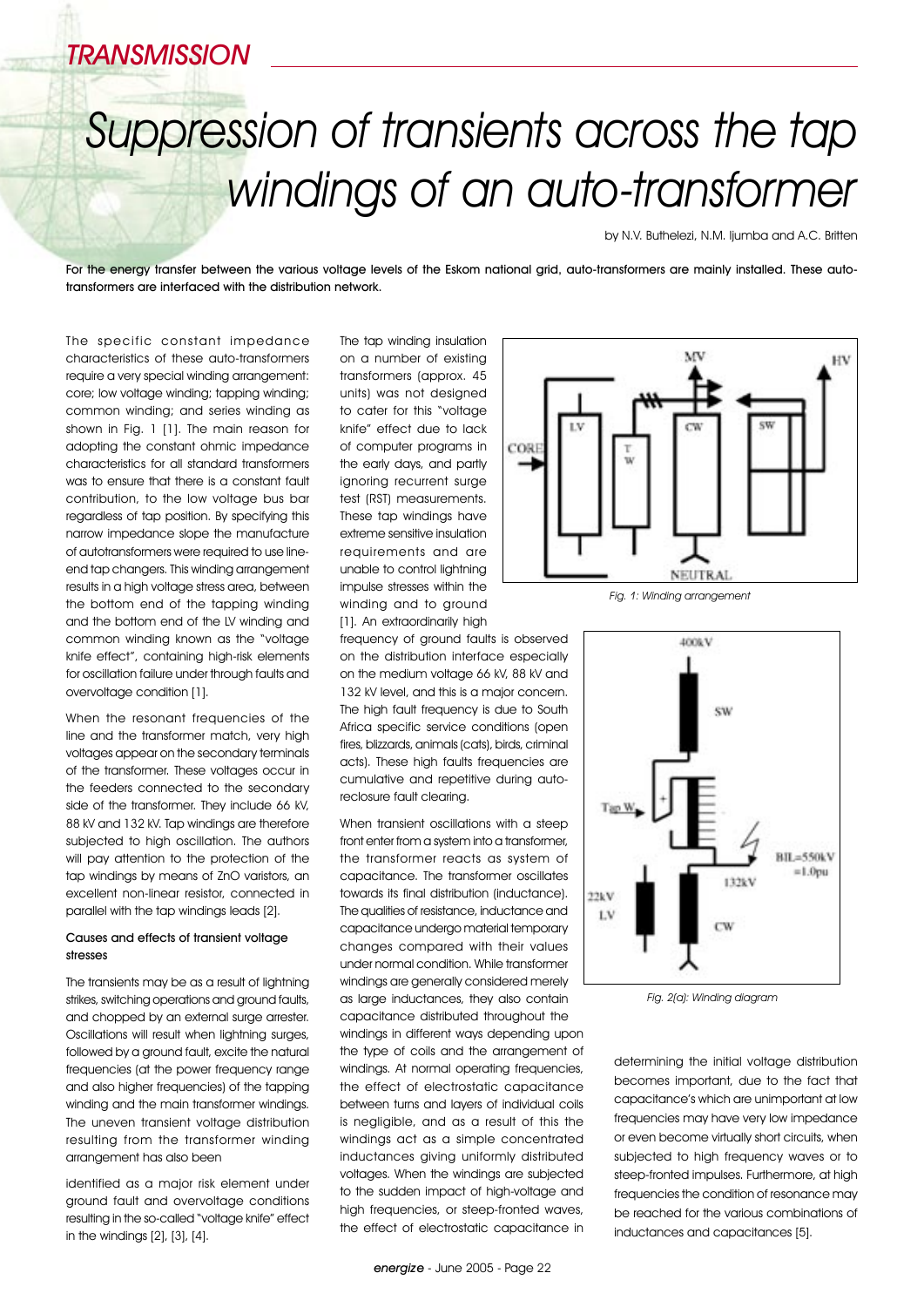### TRANSMISSION



Fig. 2(b): Tap selector with flashover marks

These overvoltages stress the entire insulation system in many cases resulting in the dielectric break down from tap winding to ground as well as within the tap changer area, mainly the tap selector. Flashovers within the tap selector area cause internal short circuits in the tap winding. The tap winding is not designed to be exposed to internal short circuits as a result it collapses in many cases due to axial forces [3]. Due to the high frequency of ground faults and the risk elements presented by the winding arrangement in the main transmission system, damping of these oscillatory overvoltages is necessary using ZnO varistors, especially in the area of the tap winding. This will improve their condition and enhance their service performance.

#### Protection against overvoltage

Non-linear resistors inside power transformer have been in use for more than 25 years to control overvoltages caused by various system transients [6]. ZnO varistors provide protection against all kinds of overvoltages, the resonant excitation of high frequencies included.

These devices are significantly more nonlinear than older silicon carbide discs. The industry began to replace them and the modern units offered a superior protection. These are nonlinear circuit elements, whose resistance is dependent on the applied voltage. Simply put, as the voltage increases, the resistance decreases, allowing more current to flow. Zinc oxide varistors are the newest type developed, and they are exceptionally non-linear. Below a certain threshold voltage, their resistivity is very high, At a voltage slightly above the threshold level, the resistivity suddenly falls to only a few ohmcm. The resistivity of the grain boundary itself is very high and has the desired non-ohmic properties. The total breakdown voltage of the final product is directly proportional to the number of grain boundaries, which exist between the two electrode surfaces across the tap winding [7].



Fig. 2(c): Collapsed Tap winding with inter-turn short circuits

ZnO varistors offer protection because as the voltage tries to rise above the threshold level, the resistance plummets and a large amount of current is passed. This action keeps the voltage to ground below the threshold level as the power is shunted through the discs. They are made to operate only during the very short time voltage transients such as during switching, lightning or high frequency transients. These are types of transients that produce the highest internal voltage stresses in the transformer, as well as the highest possibility of exciting damaging winding resonances.

It has already been established that autotransformers with direct regulation as installed in the Eskom national grid are carrying potential risk of failure in the tap winding due to the specific winding arrangement as indicated in Fig. 1. The insulation problem is created by the so called "voltage knife" condition, which is the condition where the tap winding is located between the low voltage winding and neutral end of the common winding. Moreover, when the transformer is exposed to atmospheric overvoltages, the transient voltages of the tap winding are oscillating significantly beyond the protective level. It is extremely difficult to build in sufficient insulation to withstand the applied voltage stresses [4].

#### Methodology

A 3-phase 500 MVA, 400 - 12 x 1,25% /132/22 kV auto-transformer from Hermes substation was used. The winding arrangement and diagram of the model are shown in Fig. 1 and 2(a) respectively. The experiment is focused on the protection of the tapping winding only. The TRANEMSW program (for transient calculations) was used for simulation. Using the model transformer, assumed to be a large power transformer, lightning impulse of 550 kV was applied on the secondary side of the transformer. The transient response of the voltage across tap winding to oscillatory surges is measured with the tap winding connected and not connected with ZnO varistors.



Fig. 3: Tap winding without ZnO varistor protection



Fig. 4: Tap winding with ZnO varistor protection

The above Fig. 2(a) shows the positive extreme tap positions (+) which shows the very important basis for the consideration of transient oscillations without the protection of the tap windings by ZnO varistors. In this position the tap winding is both electrically and mechanically stressed under short circuit condition. As it can be seen on Fig. 2(b) and 2(c), the flashover has occurred in the area of the selector and the tapping winding has suffered multiple short circuits and collapsed. The transformer is currently lying in the repair workshop for major repair work of the tapping winding.

#### Results and discussion

A comparison has been made with and without ZnO varistors connected when a lightning impulse of 550 kV is applied on the secondary side of the transformer, which shows that the tap winding oscillates differently. Table 1 below shows the results. Furthermore, voltage difference oscilograms are shown in Fig. 3 and 4 respectively.

As it can be seen in Fig. 3, an impulse of 550 kV was applied on the secondary side of the transformer. It can be seen that a maximum oscillation of 840 kV was reached across the tap winding. This maximum oscillation is equal to 1,6 pu of LI. As shown in Fig. 4, when the ZnO varistors were connected across the tap winding, the oscillation was reduced to 622 kV, which is equal to 1,1 pu of LI. At 110% operating voltage, enough disks should be installed to limit the ZnO voltage to 1440 V per disk for n disks between the connections, and to 1920 V per disk for n-1 disks, to allow for safe operations if one disk should fail. A minimum of two disks should be used between lead connections. Based on the design when